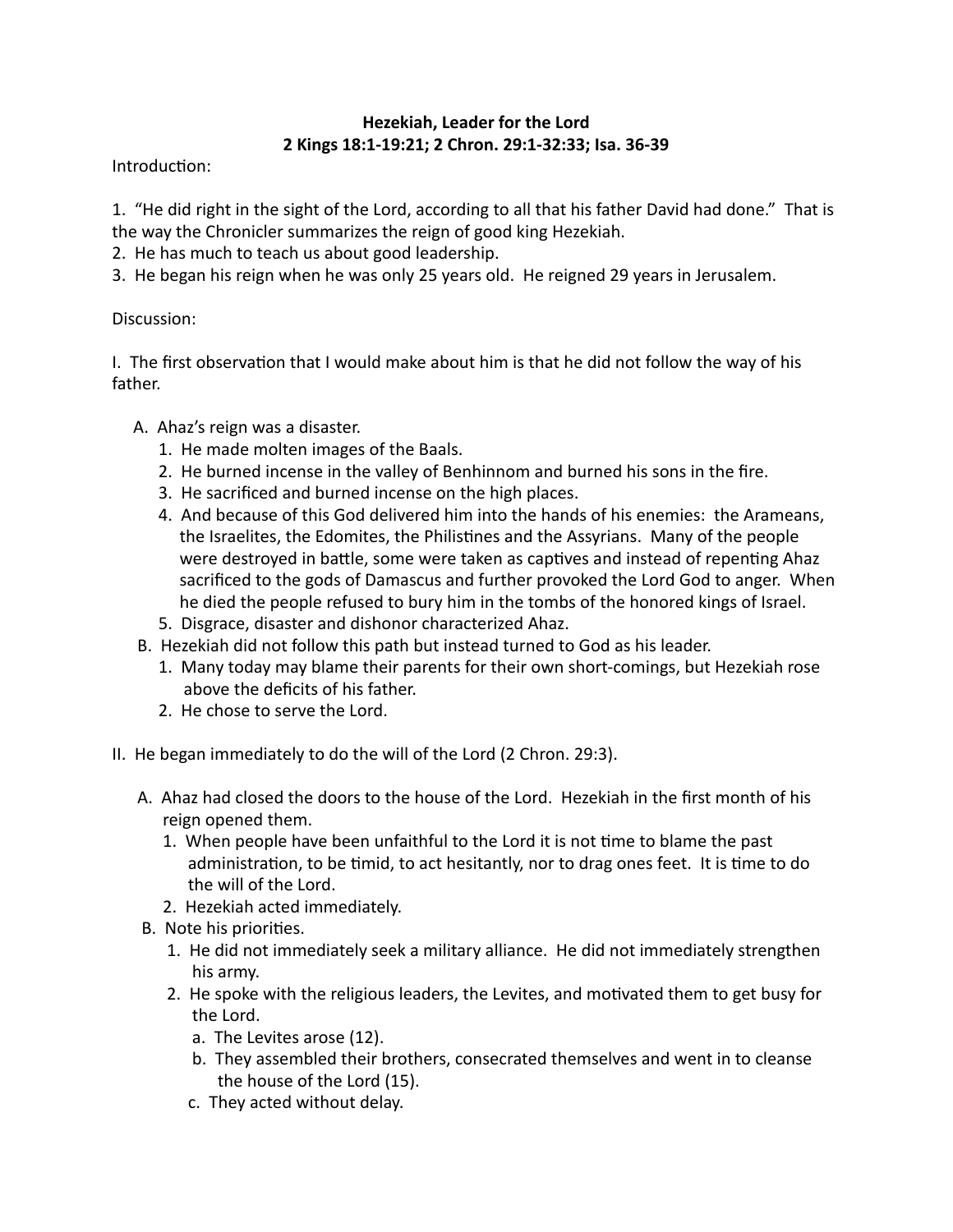- d. In about two weeks they had the temple ready to start offering sacrifices.
- 3. Why did Hezekiah do this? 29:15 ascribes what he did to "the words of the Lord." Hezekiah lead on the basis of God's word. Ahaz had acted on the words of mediums, spiritists and necromancers (Isa. 8:19).
- III. They worshiped according to the command of the Lord through His prophets (25-28).
	- A. This was the source of information that dictated their worship.
	- B. They offered sacrifices and thank offerings (31-36).
	- C. They sang praises with joy.
- IV. They called on others to repent and yield to the gracious and compassionate Lord (30:6-9).
	- A. Some laughed at them and mocked (10).
	- B. Some humbled themselves and they were given one heart to do what the king and princes commanded by the word of the Lord (11).
		- 1. Observe that there was unity among those who humbled themselves to do as the Lord commanded.
		- 2. Yet these were divided from those who laughed and mocked.
	- C. The people of God today call on others to repent and yield to the gracious and compassionate Lord.
		- 1. Some laugh and mock.
		- 2. The humble unite to do what the word of the Lord demands.
- V. They celebrated the Passover (30:13ff).
	- A. They removed the illegal altars and places for offering incense (cf. 28:24).
	- B. The priests and Levites were ashamed of themselves and consecrated themselves and brought burnt offerings to the house of the Lord.
		- 1. Evidently they were ashamed of themselves for their previous behavior—neglect of their responsibility or involvement with illegal altars and inappropriate worship.
		- 2. It is appropriate to be ashamed when we have neglected the worship of God.
	- C. Some were not prepared to slaughter the Passover lamb for their household (17-18).
		- 1. The law stipulated that the fathers of the household who slew the lamb was to hand the blood to the priest. But some were ritualistically "unclean."
		- 2. Therefore the Levites presided over the slaying of the lambs.
		- 3. Hezekiah prayed for God's forgiveness and the Lord healed the people.
		- 4. Two principles here.  $\ldots$ 
			- a. It is necessary to worship God as He has prescribed. This must be taken seriously. In this text failure necessitated God's pardon or forgiveness.
			- b. God is sympathetic to special circumstances and responsive to people who are trying to do the right thing.
				- c. Hezekiah was sympathetic to the circumstances. We should be sympathetic to such circumstances. Does not give permission to go around looking for special circumstances, nor does it allow for being lax in doing what is prescribed. Not appropriate to gloat over your "cleanness" and someone else's lack thereof.